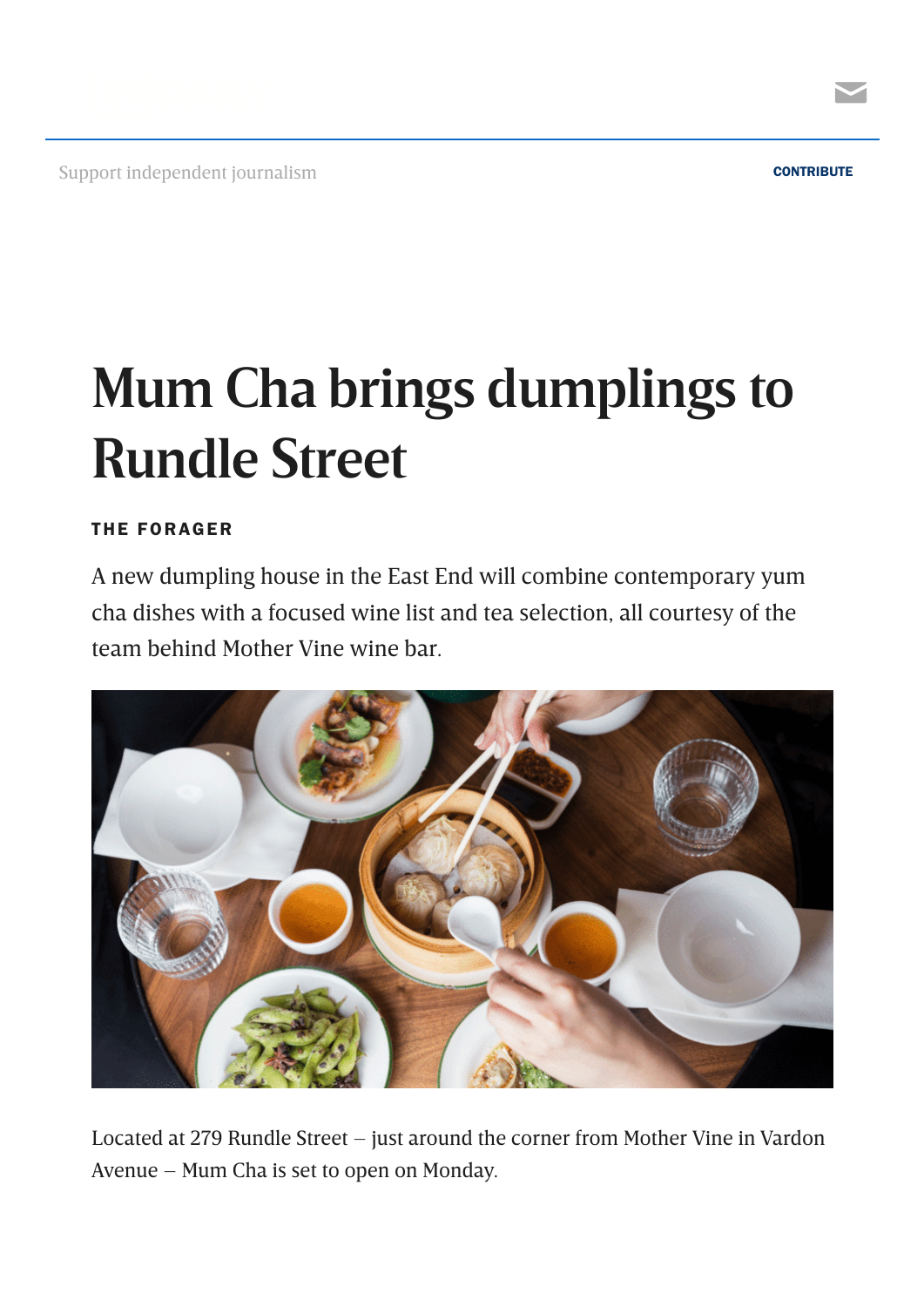"We wanted to create a new offering, one that was missing in the East End," says general manager Patrick Madden, who for the past three years has managed Mother Vine alongside executive chef Kwan Yi Ying.

"There's a lot of potential lunch trade around this area. There's a lot of hospitality people who finish work and want to get a late-night fix.



"Plus, she [Ying] does the best dumplings."

Frank Hannon-Tan, Pablo Theodoros, Melissa Theodoros, Kwan Yi Ying, Patrick Madden and Julie Sayasane are the team behind Mum Cha. Photo: Elizabeth Denning.

Located in the premises previously briefly occupied by chef and restaurateur Jock Zonfrillo's Italian wine and snack bar Mallozzi (which closed in July) and before that Restaurant Iberia, Mum Cha is a narrow venue split across two floors of white walls, exposed stone and feature tiles.

The menu is designed to suit a range of tastes and will regularly change, although dumplings will remain a staple.

Madden says he and Ying – who was raised in Hong Kong – have been speaking about the idea for a dumpling bar for some time.

"We have worked together for four years and quite often we'll have lunch together … and [we'd] say, 'Wouldn't it be good if we did dumplings?'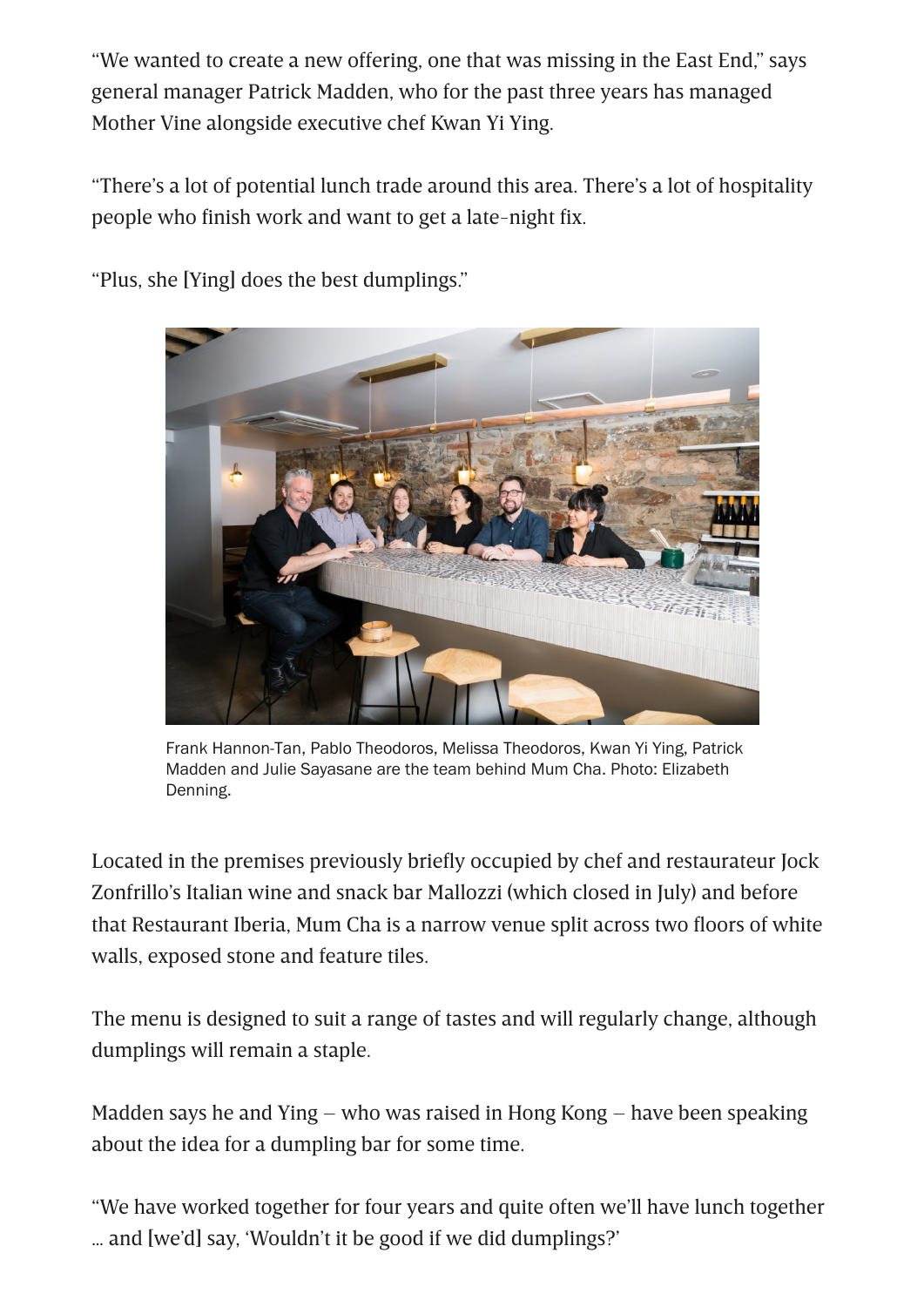"There are some great dumplings, on great menus, at great restaurants around the city – but it's just one menu item, whereas we're having that as the focus."

Mum Cha's dumplings will include the Korean-inspired kimchi mandu (which is packed with fermented vegetables and tofu), a prawn dumpling for seafood lovers, and a signature Shanghai dish – the soup dumpling.

"The dumplings will vary between three and five [per serve], but they are all hand-rolled in-house and have a garnish or element added to the dish. So, it's not just steaming 12 dumplings and sticking them on a plate," Madden says.

There will be hot and cold dishes and roving bite-sized extras such as salt and pepper tofu and marinated roast pork with crispy skin.



Photo: Elizabeth Denning

"Throughout the service there'll also be yum cha dishes that come out that are not on the menu," Madden says. "Staff will come around and you can opt to have a plate of that or you can say no."

For those after something larger, and gluten-free, options will include Ying's take on Hainanese chicken rice.

"We poach the chicken breast, make a chilli sauce in-house, add shallot oil and hot chicken broth, and you eat it together just like that," she says. "It's very simple, but very delicious."

And, of course, there's tea.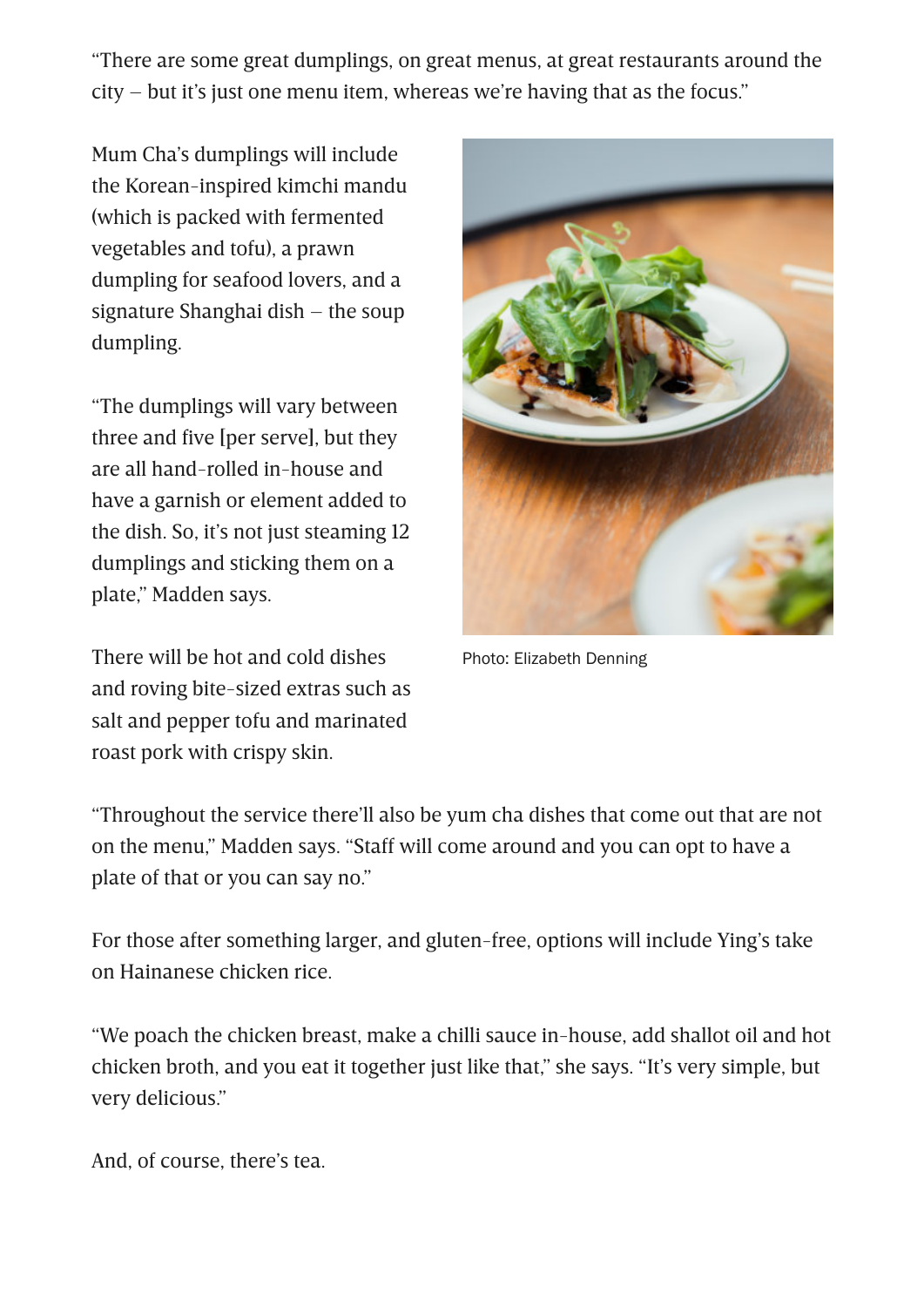Mum Cha has three herbal teas: jasmine, chrysanthemum and ti kuan yin (a variety of Chinese oolong tea) served as a loose leaf in traditional pots.

"Having tea in yum cha is the traditional way," Ying says.

"There is no way you can get rid of it. You sit down and people will ask you which type of tea you would like straight away. You have tea and then water is second and then you order your alcohol."



Chef Kwan Yi Ying is a tea connoisseur. Photo: Elizabeth Denning

The popular Chinese lager Tsingtao will be available, and the wine list will be simple but thoughtfully curated, Madden says.

"We want to keep it to around 20 to 30 wines, exciting wines, wines that we believe suit dumplings, aromatic white wines, grower champagne, white burgundy – stuff that we love. Plus, we want to take care of our friends in the wine industry.

"We will also have the Mother Vine wine list available for people who want to stretch out a bit."

Mum Cha will be open on Mondays from 11.30am to 5pm and Tuesday through to Saturday from 11.30am until late.